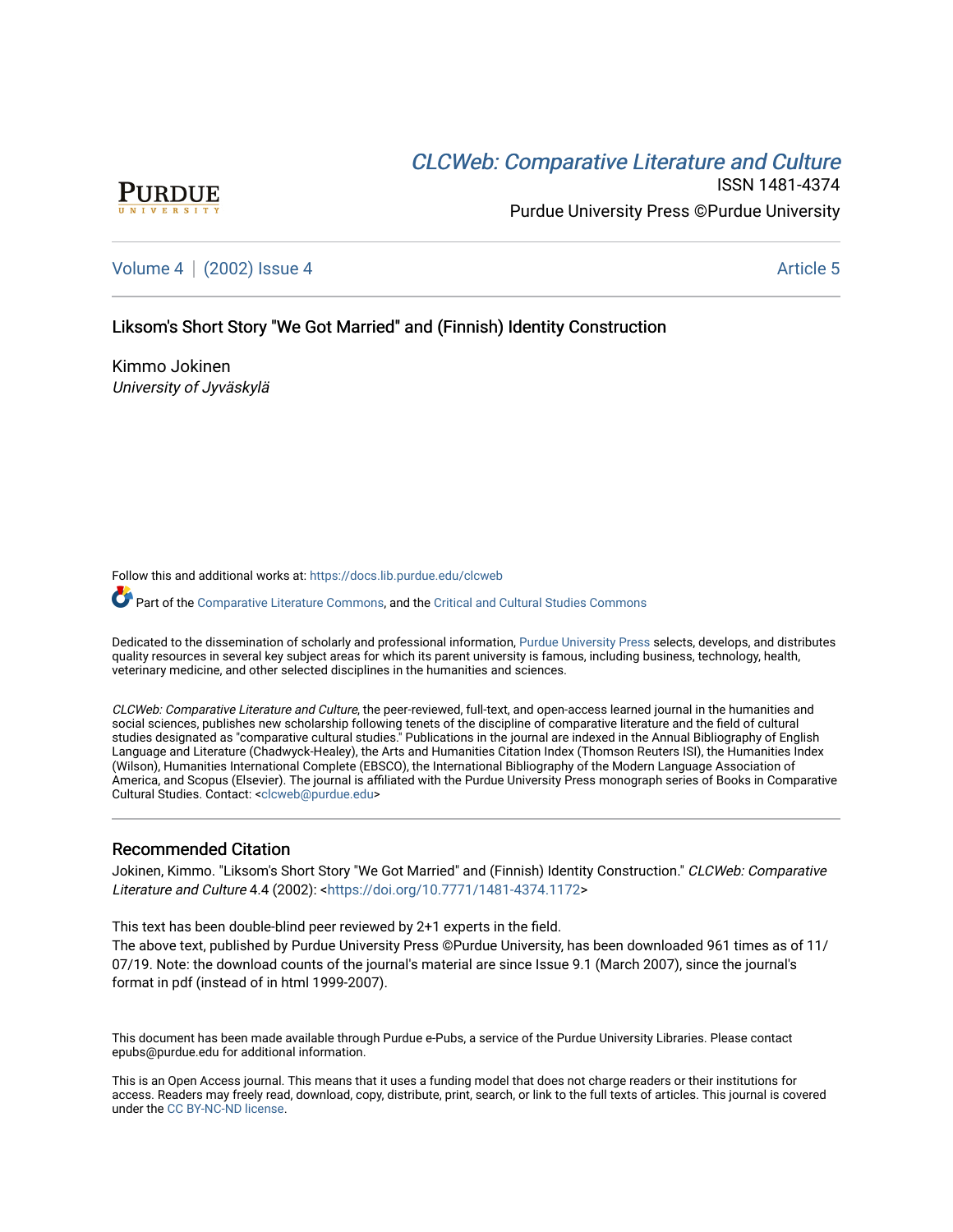## PURDUE

UNIVERSITY PRESS <http://www.thepress.purdue.edu>



ISSN 1481-4374 <http://docs.lib.purdue.edu/clcweb> Purdue University Press ©Purdue University

CLCWeb: Comparative Literature and Culture, the peer-reviewed, full-text, and open-access learned journal in the humanities and social sciences, publishes new scholarship following tenets of the discipline of comparative literature and the field of cultural studies designated as "comparative cultural studies." In addition to the publication of articles, the journal publishes review articles of scholarly books and publishes research material in its Library Series. Publications in the journal are indexed in the Annual Bibliography of English Language and Literature (Chadwyck-Healey), the Arts and Humanities Citation Index (Thomson Reuters ISI), the Humanities Index (Wilson), Humanities International Complete (EBSCO), the International Bibliography of the Modern Langua-ge Association of America, and Scopus (Elsevier). The journal is affiliated with the Purdue University Press monog-raph series of Books in Comparative Cultural Studies. Contact: <clcweb@purdue.edu>

## CLCWeb Volume 4 Issue 4 (December 2002) Article 5 Kimmo Jokinen,

"Liksom's Short Story 'We Got Married' and (Finnish) Identity Construction"

<http://docs.lib.purdue.edu/clcweb/vol4/iss4/5>

Contents of CLCWeb: Comparative Literature and Culture 4.4 (2002) Thematic Issue Cultural Text Analysis and Liksom's Short Story "We Got Married" Edited by Urpo Kovala

<<http://docs.lib.purdue.edu/clcweb/vol4/iss4/>>

Abstract: In his paper, "Liksom's Short Story 'We Got Married' and (Finnish) Identity Construction," Kimmo Jokinen proposes the validity of common belief today that a shift into a late-modern era is taking place. It has often been claimed in contemporary sociological debates that our "postindustrial" life has become more thoroughly imbricated with culture and signs and sociologists, in their analyses of contemporary life, are interested especially in stories people tell, hear, and read. Based on readers' survey data in Finland, Jokinen analyses the ways in which Rosa Liksom's short story "We Got Married" is being employed in identity construction. For Jokinen, Liksom's text provides us with two different types of negotiation between reader and text: one that focuses on the construction of national identity and the other where the text is individualistic and playful, with focus on the theme of sexuality.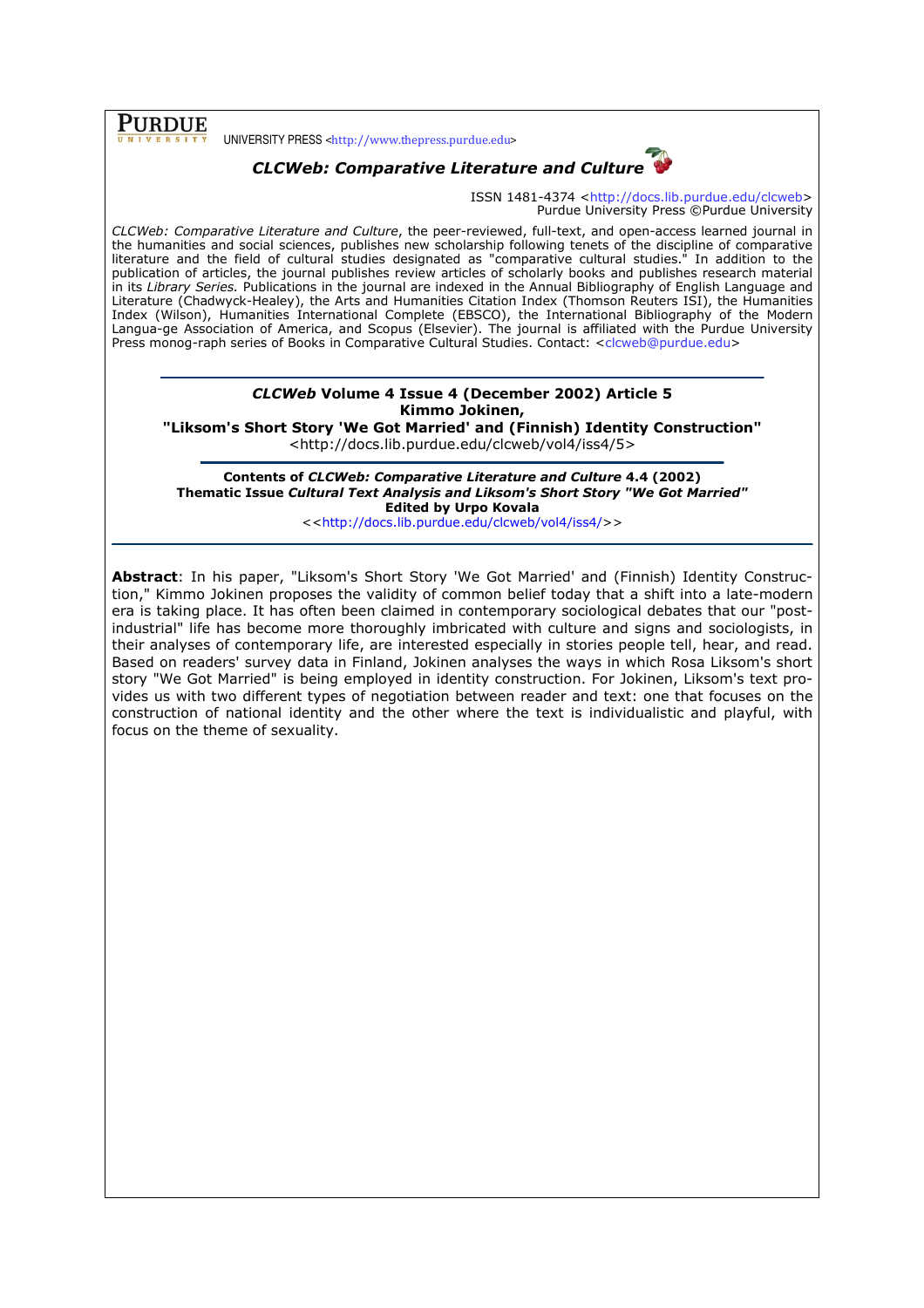Kimmo Jokinen, "Liksom's Short Story 'We Got Married' and (Finnish) Identity Construction" page 2 of 6 CLCWeb: Comparative Literature and Culture 4.4 (2002): <http://docs.lib.purdue.edu/clcweb/vol4/iss4/5>

#### Kimmo JOKINEN

### Liksom's Short Story "We Got Married" and (Finnish) Identity Construction

#### Introduction

Life itself does not constitute a narrative. True, the interval between a person's life and death can be seen as a continuum with a beginning and an end. Thus it can be seen to involve narrative development from the past towards the future. Based on just that criterion, however, we can talk of narrativity in a very limited and stretched sense only. On the other hand there is much in life that is impossible to conceive of without the notion of narrative. Such things include individual and collective identities. As these do not emerge 'naturally,' their existence entails man-made stories as well as continuous retelling and modification. In turn, fiction has traditionally been among the most important fields within culture that provide materials for the construction of identities. In this article I am analysing the ways in which Rosa Liksom's short story, "We Got Married"

<http://docs.lib.purdue.edu/clcweb/vol4/iss4/8/> gets used in such identity work. The story depicts the value conflicts and tensions in contemporary Western reality. As the story does not provide any easy handles for the reader, he or she has to take pains to naturalise such a text and make it readable. He or she has to negotiate its meanings in order to find a meaningful strategy of entrance into the world of the text. I am drawing on two different materials describing the reception of the Liksom story. One was gathered in Jyväskylä, Finland, in 1993, by asking 67 respondents, one half high school students, the other half adults in "new-middle-class" professions. The second material I gathered in connection with my methodology lecture courses at the University of Jyväskylä in 2000 and 2001. The respondents were about 150 students in the social sciences. The two materials were gathered in slightly different ways, but in both cases, the readers were asked, among other things, what they thought the story is about. Here I am focussing on this very question, which invites a thematic interpretation. By means of these answers, I identify and analyse two different types of negotiation between reader and text. Both types can be dubbed as uses of text to prop and construct one's identity, but these types differ greatly. The one focuses on the construction of collective national identity. The other one, in turn, is more individualistic and playful. The main theme taken up is sexuality, notably the tensions between homosexuality and heterosexuality.

#### Narratives and Communal Identity

It is a common belief today that a shift into a kind of post-industrial or late modern era has taken or is taking place. This does not necessarily mean that we wouldn't still be having experiences of such phenomena typical of the traditional industrial system as wage labour, relatively stable professional identities, national cultures, welfare state, nuclear family, and traditional gender roles. But especially in those disciplines that aim at a diagnostic account of our times, our society, and ourselves, it is commonly thought that understanding of all this cannot be based on analyses of industrial production, class structure, or other such 'industrial' factors. An oft-heard claim in these debates is that life in the Western countries has become more thoroughly imbricated with culture and signs. In this line of thinking, an accelerated consumption of signs and symbols as well as related identity projects, in turn organised by the market, the media, and consumption in general, are at the core of the contemporary experience. Social structures that develop into new directions and are increasingly susceptible to change, as well as accelerating individualisation, are an important part of this restructuring of the industrial order.

At the beginning of the new millennium, such diagnostic analyses of contemporary life are especially intrigued by the stories which people tell and which they are told. Diaries, autobiographies, TV series, or pop songs narrating everyday life, as well as popular fiction, are all good instances of such narratives. Through these stories people read their own lives and the communities which they feel they belong or would like to belong to. National identity, although increasingly questioned today, is nevertheless still a crucial collective structure in the Western countries. It invites and requires time-and-place-specific narratives. In order for people to see their society as an 'us' society, they need to have some kind of a notion of a shared history or a mythical past linking to the present and pointing towards the future. These narratives do not provide a mirror-like reflection of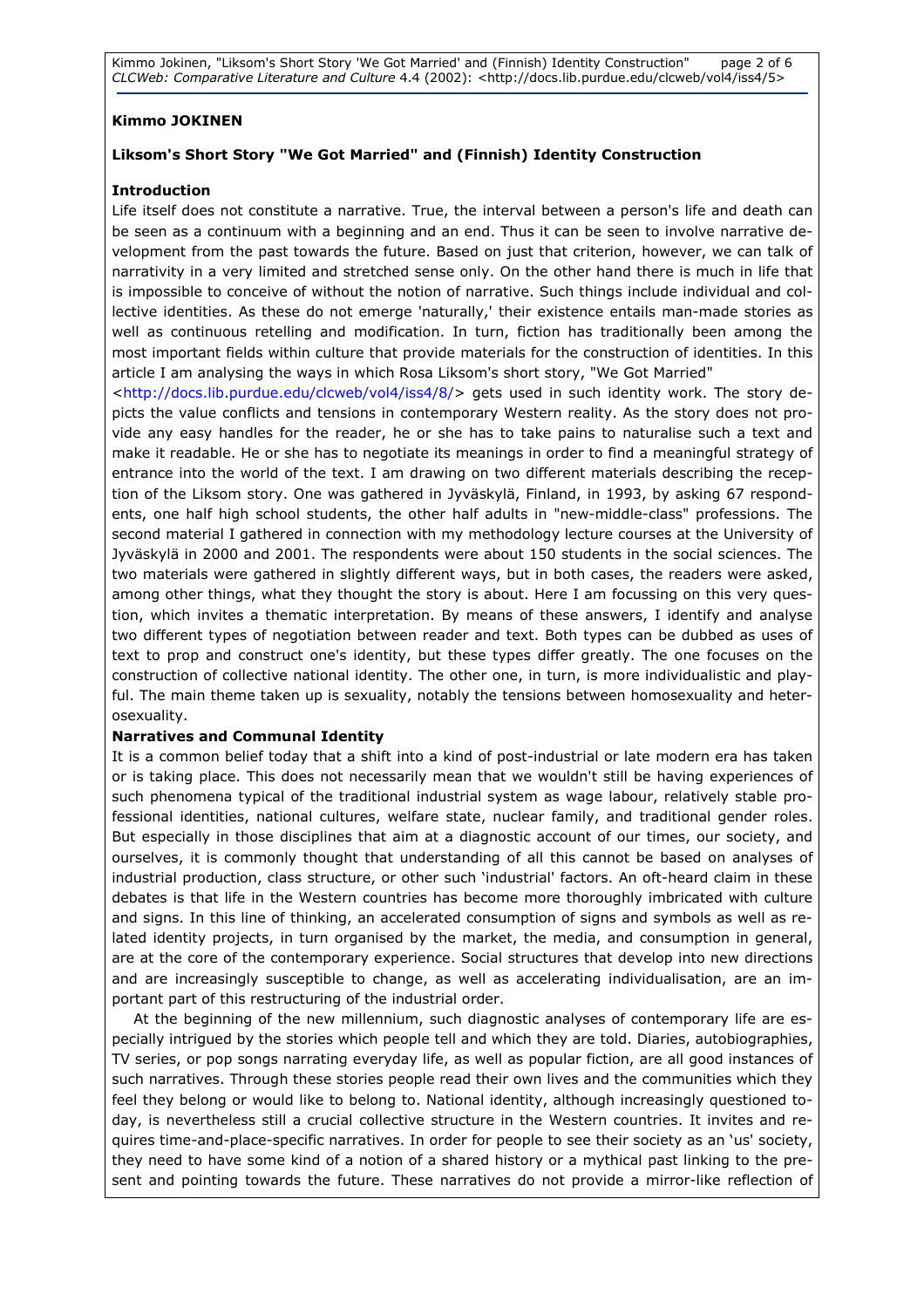reality. Instead, they involve choice, reorganisation, and simplification. The stories by means of which we keep up national identities are thus not out there to be found and picked up. They combine events and reorganise them into a meaningful order for a particular audience, and provide them with images of a shared 'national' world and of the people living therein. (see Hinchman and Hinchman 1997b, xv-xx).

 For the existence of communities such as the nation, the narratives produced by historiography, fiction, and film are of enhanced importance. They are an excellent means of keeping up a notion of us as a community and of the relationships of that community with others. They serve to keep up group integrity and prevent communal traditions from being forgotten. In other words, narratives constitute community, they are the community. National culture can in fact be seen as a narrative which members of a culture tell themselves and each other in order to make social life understandable and meaningful for themselves. Such narratives, of course, do not belong to all people to an equal extent. That is why there is an ongoing struggle over their meanings. The point in that struggle is how reality should be interpreted and who is allowed to consider his or her interpretation as the best one (see Hinchman and Hinchman 1997a, 235).

#### Liksom's "We Got Married" against the Background of National Imagery

In Finland, the status of original Finnish literature has traditionally been strong. According to Katarina Eskola (1989, 181-84, 190-93), Finnish culture still constitutes, in spite of television and personal computers, an environment favourable to book reading. Finnish readers still prefer realistic prose fiction describing their own life and producing and keeping up the significant structures organising their lives. This is why translated fiction, even though it does gain a lot of readers, has not, at least yet, been able to invade the Finnish book market. When an ordinary Finnish reader is asked his opinion of what makes a good book, an important feature turns out to be that the book should convey a sense of belonging together: popular stories support a particular communality. At its largest the community in question may be a nation: readers tend to see Finnishness, as dealt with in the books, as an important and self-evident part of life. But the community can also be a more specific and local one, for instance Ostrobothnia or Karelia. Quite often the community is situated in the countryside or a small town. It is rarely to be found in a modern urban location. What is of especial importance is that the writer describe the ordinary everyday life of the community. Positive accounts of work, mutual help and warm, reliable relationships are seen as features of a good book. And if the author also manages to convey the people's spoken language, for instance well-spoken colloquial sayings in all their richness, the chances of making the reader happy are good (see Jokinen 1993, 19-21). In addition to all this, the descriptions of everyday life must be faithful. The readers dislike mistakes and exaggeration. In general, the fact that the reader can trust the truthfulness of the descriptions tends to guarantee the work in question a wide readership. Only humourists are excepted. Truthfulness may be based for instance on a sense of familiarity. That is, the book tells of the world of the reader or his/her close ones. Often readers also mention the author's own experiences or expertise as criteria for the truthfulness of his/her books. Believability and communality intertwine with emotionality. Thus, the reading experience based on truthfulness entails a positive affective bond between the reader and the characters, the milieu, and the events (see Jokinen 1997, 33-34).

When Liksom's short story -- very different from the type of favourite reading matter mentioned above -- was given to readers in Jyväskylä in 1993, the reactions were as could be expected. The respondents disliked the story on the grounds that the language was ugly and coarse. Above all they criticised the slang and the swearwords. The characters struck them as offputting, as they were lazy and incapable of understanding or helping each other. The milieu -- an urban milieu with restaurants on the centrestage -- was described as a superficial and offputting world in which people only seek to satisfy their own needs, act on the spur of the moment, are rootless and unable to make commitments. Readers also criticised the unrealistic features of the story. They found it difficult to identify with the characters, and considered the events unlikely. Most often they wondered the ease of the killing and the fact that the main character got away with it (see Koskimaa and Jokinen 157-59).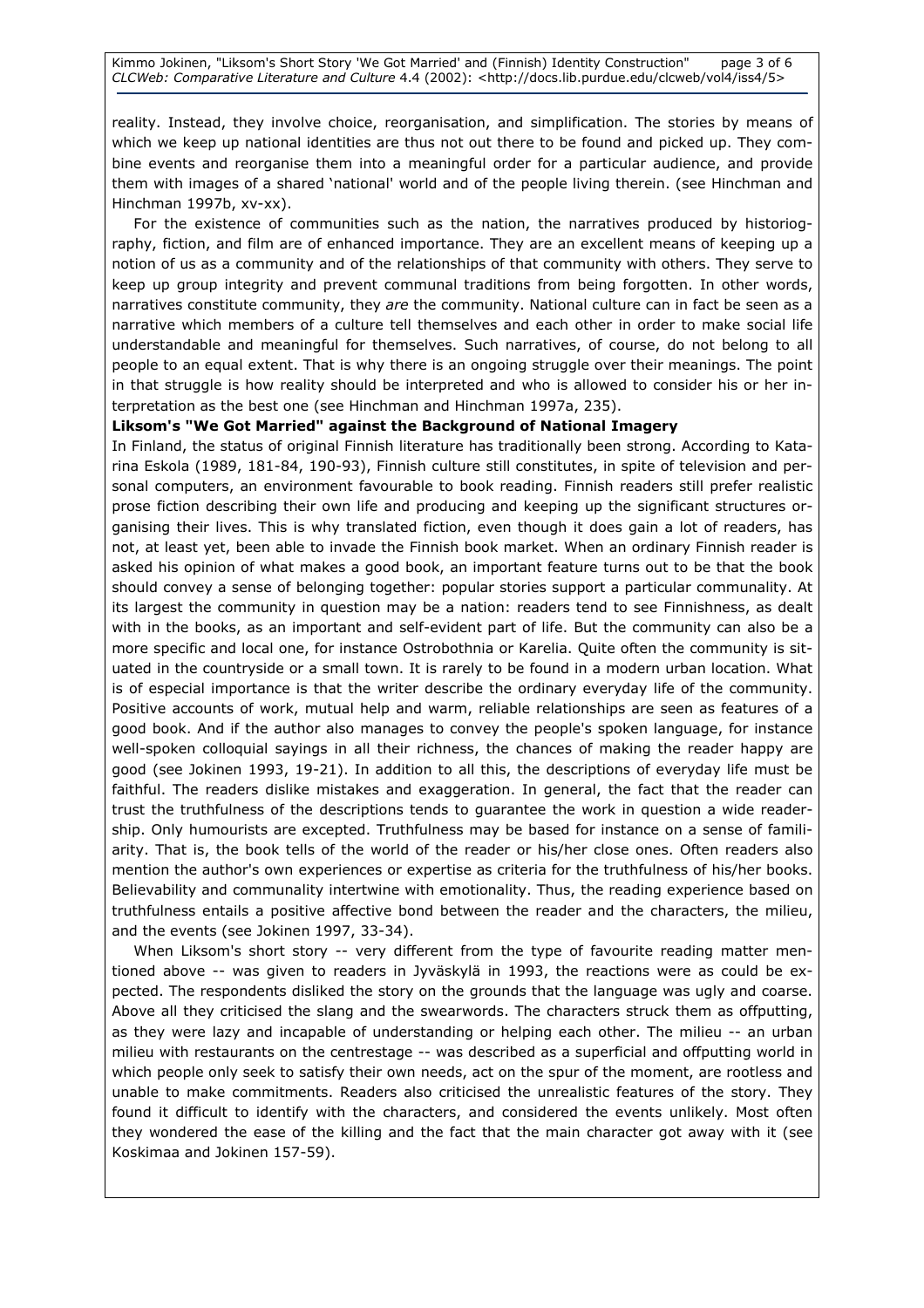Kimmo Jokinen, "Liksom's Short Story 'We Got Married' and (Finnish) Identity Construction" page 4 of 6 CLCWeb: Comparative Literature and Culture 4.4 (2002): <http://docs.lib.purdue.edu/clcweb/vol4/iss4/5>

 But what does the negative reception of Liksom's short story actually tell us? One interpretation would be that there is a wide gap between the Finnish readers' literary horizon of expectations and Liksom's text. If we assume that readers expect fiction to deal with ordinary Finnish everyday life in a warm, empathic manner, to use language that sounds honest and genuine, and promote communality that involves commitment and mutual help, they do not easily find a fluent strategy of entrance into Liksom's story. Naturalisation is also hindered by the fact that the events in the story fail to convince the reader. And more problems still are caused by the fact that the Finnish reading culture does not recognise the kind of urban life depicted in the story as the kind of 'ideal scenery' which would make a text attractive and worthwhile (see Jokinen 1997, 168). In other words, the ideals to be seen behind the reception of Liksom's text are almost contrary to those by means of which Finnish readers usually characterise their favourite reading matter. Good equals community, positive approach, traditions, interaction, care, hard work, warmth and continuity. In the Liksom readings, in contrast, the emphasis is on the other part of the binary opposition. Her story focuses on evil, momentariness in human relations, indifference, lack of tradition, coldness and cynicism. In addition, it tells about this world in its own language, which readers think of as brutal and artificial. Thus, the reception of Liksom's story shows how readers have difficulties in dealing with a text which breaches with conventions typical of Finnish literary culture. A cultural product, in this case a piece of fiction, is necessarily related to the interpretive conventions of the receiving culture. In Finland the 'national' horizon of expectations is still so strong that readers tend to turn down a text which on the one hand disagrees with the expected imagery and on the other hand also exploits it in its specific, parodic manner.

#### Towards Individual Strategies of Negotiation

Readers did, especially in the more recent materials I am drawing on, approach the text from other angles as well. A topic which aroused vivid debate links to the gender pact. Liksom's text invited readers to ponder on gender relations quite extensively. Some readers expressed nostalgia for the clarity of the old gender relations, others thought gender equality had gone too far. Surprisingly many readers seemed to value the model of the patriarchal nuclear family dressed with a limited dose of equality. The new type of woman with a focus on career was not denounced altogether, nor were the softer sides of man outright rejected. Mainly, however, man's world was seen to involve taking care of things, strength, and decision-making, while the woman was supposed to focus on the home, tenderness, and feelings. The findings seem to indicate that the respondents? views of family models and gender roles are still to a considerable extent conservative (see Eskola 1996, 67-72). On the other hand, these things were spoken of by other readers in more modern overtones. Not all readers saw the situation as a conflict between new and old in which it would be safest to stick to familiar, established solutions. Part of the readers pondered from different angles the pros and cons of different solutions. The relationship between a couple and the problems therein were discussed, as were gender roles and the tensions involved. In these discussions, gender relations turned out in the last resort to be very ambivalent, and no unanimous view of what should be done emerged (see Jokinen 1997, 170-75; Koskimaa, 180-82). However, When we look at the later materials, the interpretations of the story made by social science students in 2000 and 2001, the situation becomes more complex. The same basic themes do appear in this interpretation of what the story is about as in the 1993 responses. There is one interesting difference, however. Over ten per cent of the students took up the possibility that the main couple in the story is a homosexual couple. Most readers in the project took it for granted that the main character, who is also the narrator, is a woman, but on a closer look, it is actually nowhere said in the story that it would be about a man and a woman. So, the narrator can at will be taken to be a man!

 The readers of the 1993 study never considered this possibility. Homosexual liaisons were not all that impossible any more in the early 1990s. The readers could thus quite well have thought that the story is about the relationship between two men and that the events could easily take place somewhere in the world, if not in Finland. And around the turn of the century there were hectic debates in Finland on the possibility and acceptability of homosexual marriages. At around the time the students were interpreting the Liksom text, the Finnish parliament accepted the law on the right of a couple of the same sex to have their liaison officially acknowledged. The gender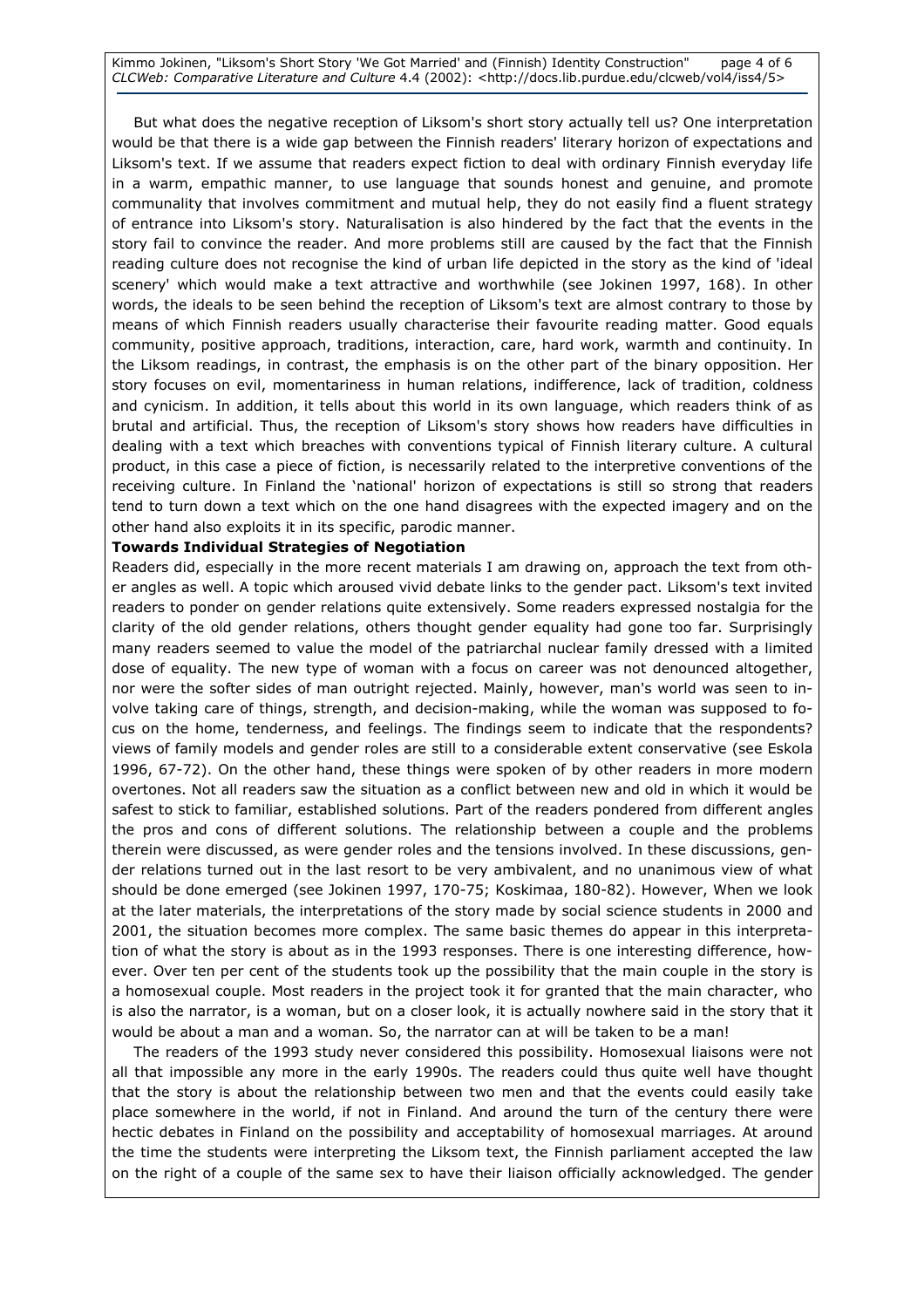Kimmo Jokinen, "Liksom's Short Story 'We Got Married' and (Finnish) Identity Construction" page 5 of 6 CLCWeb: Comparative Literature and Culture 4.4 (2002): <http://docs.lib.purdue.edu/clcweb/vol4/iss4/5>

issue thus gained new content (see Jokinen and Saaristo). The responses can certainly also be interpreted so that highly educated readers can take an ironic and parodic distance to the text and play with literary conventions. But the difference in this respect between seventeen-year-old high school students, often university students-to-be, and university students in their early twenties is not great enough for us to assume that only the latter group can negotiate textual conventions. Rather, the example shows that the processing of a text involves the processing of issues that are central in the reader's life and in the contemporary culture at the same time. These issues can often be very personal and closely connected to one's identity and identity work.

#### Liksom and the Modern Turn

The two cases described above are very different. The first one can be said to foreground a national, community-building, tradition-centred, and realistic mode of reading. There the story is approached from a horizon of interpretation which is very typical in the Finnish reading culture. It can also be seen as part of the process of constructing and keeping up a collective identity. The other mode of reading, which lays the stress on sexuality and the gender pact, is much more individualistic. There the themes taken up by the readers have a strong personal aspect to them. Although negotiating gender and sexuality can be and is a serious business, in connection with the interpretations of the story the issue gains, at the hands of a number of readers, strongly playful overtones. These two ways of receiving Liksom's short story provide us with one possible inroad to analysing the contemporary cultural context and the relationships of texts or stories and identities in the late modern situation. It is often said that our age is one of strong individualisation. Traditional societal structures are eroding and being challenged by other formations, but there are also attempts to resuscitate those structures; part of them disappear, part undergo a transformation, others remain as they are and yet new ones emerge. In the last resort, however, it is up to the individual to decide which traditions he or she is going to stick to and which communities he or she wants to belong to. In this situation the responsibility for one's selfhood, too, is left to one's own responsibility. As for instance Anthony Giddens has pointed out, the individual must see to his or her own identity, keep the narrative of his or her identity going, and take responsibility for his or her community memberships (74-98).

#### Conclusion

On the basis of the above selected analyses, Liksom's short story and its reception can be described as a kind of a 'semiotic sponge' typical of the late modern period. It incorporates, in a condensed form, strong communal traditions. But at the same time it sucks in fresh meanings. Part of those meanings may provide the reader with handy tools for his or her identity work. Part, again, may be very short-lived, inviting the reader to assume a playful stance to the text. One might conjecture that in the modern turn, texts and readers enter all kinds of negotiations with each other. The need for stories is increasing, but there is typically no user's manual for them available in the later modern condition. The reception of Liksom's short story shows clearly that at least in the field of literature there are still strong traditions left in Finland. Even a new and strange text, when read, comes to be related to such traditions, and evaluated through them. But on the other hand, even such a text -- and perhaps such a text in particular -- may invite the reader to try out fresh approaches altogether. He or she may look for such materials in the text that can be used to prop one's relationship to oneself rather than to the community. Such ways of negotiating with the text may change quite rapidly, in line with the contemporary cultural situation, and be very individual.

#### Works Cited

Eskola, Katarina. "Reading Life through Literature / Literature through Life." Literature as Communication. Ed. Erkki Vainikkala and Katarina Eskola. Jyväskylä: U of Jyväskylä, 1989. 180-201.

Eskola, Katarina. "Nainen, mies ja fileerausveitsi" ("A Man, a Woman, and a Filleting Knife"). Nainen, mies ja fileerausveitsi. Ed. Katarina Eskola. Jyväskylä: U of Jyväskylä, 1996. 49-78.

Giddens, Anthony. Modernity and Self-Identity. Cambridge: Polity P, 1991.

Hinchman, Lewis P., and Sandra K. Hinchman. "Community." Memory, Identity, Community. Ed. Lewis P. Hinchman and Sandra K. Hinchman. New York: State U of New York P, 1997a. 235-40.

Hinchman, Lewis P., and Sandra K. Hinchman. "Introduction." *Memory, Identity, Community*. Ed. Lewis P. Hinchman and Sandra K. Hinchman. New York, State U of New York P, 1997b. xiii- xxxiii.

Jokinen, Kimmo. "What We Talk about When We Talk about Literature." The Cultural Study of Reception. Ed. Erkki Vainikkala. Jyväskylä: U of Jyväskylä, 1993. 13-33.